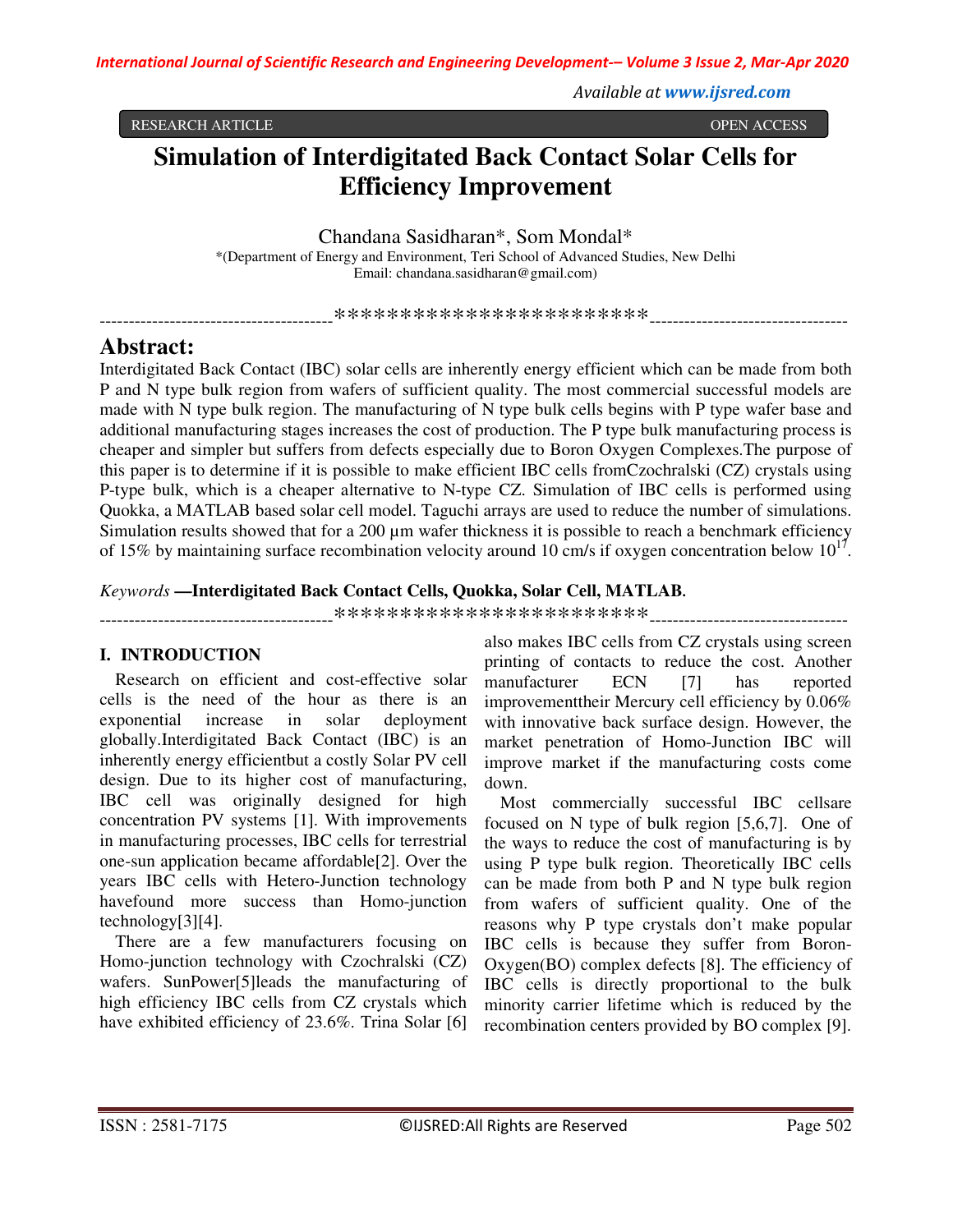## *International Journal of Scientific Research and Engineering Development-– Volume 3 Issue 2, Mar-Apr 2020 Available at www.ijsred.com*

The objective of the study is to determine if it is possible for IBC cells made from CZ with P type bulk to attain a sufficiently high efficiency level. Simulation of Interdigitated Back Contact cells was performed using Quokka, a MATLAB based solar cell model. The study intends to generate an optimized design for P type bulk cells to reduce major losses to improve efficiency.

# **II. LITERATURE REVIEW**

Literature on simulations studies on IBC cells is available from the time they were originally conceived by Lammert and Schwartz.In IBC structure, the electron hole pairs generated in the bulk region is collected in the diffused junction at the back. Both the P and N junction being in the back the contacts are automatically in the back side of the cell. There are three major regions in back side: the Back Surface Field (BSF), Emitter and the Gap regionLammert and Schwartz performed simulations to understand the effects of parameters including bulk lifetime, front and back surface recombination velocity and thickness. [1]

Australian National University (ANU) has have championed IBC cells made from CZ with N-type bulk region. Quokka being an inhouse software has been extensively used by researchers at ANU. Franklin et.al [4] focused on back surface design optimisation in their Quokka based simulation study. Fong et al. [10] performed an optimization of back region of IBC Cells with N type bulk region using Quokka.Li et al. [11] has used Quokka and found that their simulation results and experiment results for IBC cells screen printed contacts match.

In p type CZ crystal which is boron doped and rich in oxygen recombination centers are created under illumination. These Boron Oxygen complexes are almost linearly related to Boron concentration and quadratically related to Oxygen concentration [12].The minority carrier lifetime in boron-doped and oxygen-contaminated silicon wafer is limited by a metastable defect caused by BO complex. This CZ specific defect [13] which acts as an attractive Coulomb center can be deactivated by annealing. Krühler et. al [14] found that dominant recombination process in solar cells

made from compensated p-type CZ appeared to be proportional to the net doping rather than the boron concentration.

To the understanding of authors this is the first time a simulation study has been undertaken to design IBC cells with p type bulk focusing on the BO complexes. This is also the first case of use of Taguchi arrays to optimise the number of simulations.

# **III. METHODOLOGY**

Recombination effects on the Open Circuit Voltage  $(V_{oc})$ , Short Circuit Current density  $(J_{sc})$ and fill factor of Solar cells there by limiting the performance of the solar cells. The efficiency of the cell depends on the lifetime of minority charge carriers.

The tool that is used for simulation is Quokka and designs are checked to attain a benchmark efficiency level of 15%. As the model generated using Quokka is an electrical model, the optical modelling is performed using ray tracing. A unit cell of 400 x 100 µm and 80 µm thickness is modelled with P type bulk region with contact on back side. The back side of each unit cell is modelled with one emitter and BSF region each of 100 x100  $\mu$ m. This left a gap region of 200 x 100 µm in the unit cell. The contacts in emitter and BSF region are  $25x10 \mu m$  with a pitch of 50  $\mu$ m.

Surface Recombination Velocity which is roughly the inverse of carrier lifetime, is used as the modelling parameter for front and back surfaces. The injectiondependent conductivities are calculated using Klaassen's [15]mobility model. Auger modelling was done based on Ritcher et al.[16]parametrization for the intrinsic lifetime of ntype and p-typecrystalline silicon at 300 K.

Taguchi methods are used to limit the number of simulations.TaguchiL9 arrays is employed to create orthogonal arrays toquantify the effects of the major factors affecting efficiency. The impact of four factors is determined by are captured in the using L9 arrays.Two sets of L9 arrays are used. The initial Low and High levels for the arrays are set based on literature review and later changes are made to the array based on simulation results. [17]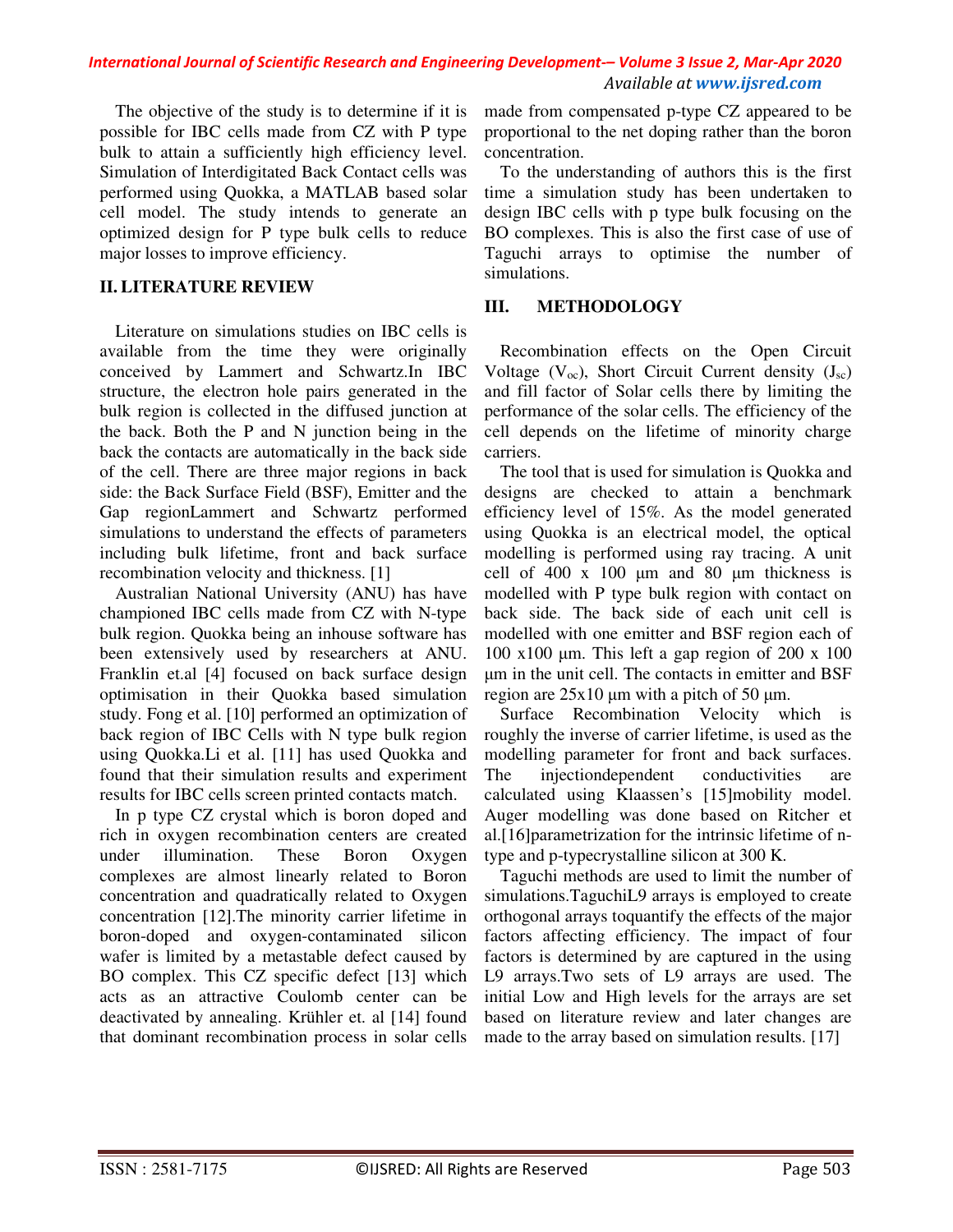### *International Journal of Scientific Research and Engineering Development Engineering Development-– Volume 3 Issue 2 2, Mar-Apr 2020 Available at www.ijsred.com*

### **IV. RESULTS**

#### *A. Effect of Surface recombination on efficiency*

All surface characteristics are captured using surface recombination velocity. From the simulations it was found that front surface recombination has an effect on both  $V_{\infty}$  and  $J_{\infty}$ , but not on fill factor. The results from the initial L9 (Table 1) array simulations showed that the highest efficiency achieved 19.98% corresponds to very high effective lifetime. The efficiency degrades to about 50% when the back- surface recombination velocity is in the order of 10000. The efficiency of the cell drops to about 25% when the FSF surface recombination velocity is the back surface is having very low surface recombination velocity is 1000 cm/s. *Effect of Surface recombination on efficiency*<br>surface characteristics are captured using<br>recombination velocity. From the mital L9<br>b fill factor. The results from the initial L9<br>1) array simulations showed that the high lifetime. The efficiency degrades to<br>len the back- surface recombination<br>he order of 10000. The efficiency of<br>to about 25% when the FSF surface<br>velocity is the back surface is having<br>ace recombination velocity is 1000

TABLE I INITIAL TAGUCHI L9 ARRAY USED IN SIMULATIONS

| N <sub>0</sub> | Surface velocity in cm/s | <b>Results</b> |         |            |                               |
|----------------|--------------------------|----------------|---------|------------|-------------------------------|
|                | FSF                      | Emitter        | Gap     | <b>BSF</b> | Efficiency $\lceil \% \rceil$ |
|                |                          |                |         |            | 19.98                         |
| $\overline{c}$ |                          | 10000          | 10000   | 10000      | 9.39                          |
| 3              |                          | 1000000        | 1000000 | 1000000    | 0.39                          |
| $\overline{4}$ | 1000                     |                | 10000   | 1000000    | 5.39                          |
| 5              | 1000                     | 10000          | 1000000 |            | 3.28                          |
| 6              | 1000                     | 1000000        |         | 10000      | 0.67                          |
| 7              | 1000000                  |                | 1000000 | 10000      | 0.55                          |
| 8              | 1000000                  | 10000          |         | 1000000    | 0.78                          |
| 9              | 1000000                  | 1000000        | 1000    |            | 0.05                          |

The L9 array is refined based on the results additional simulations are run. The low, mid and high level of the recombination velocities to 10 cm/s, 100 cm/s and 1000 cm/s after in the second L9 array. The first observation from the simulation results is that there is only a 5% decrease in efficiency when surface recombination velocities increase to 10 cm/s from 1 cm/s. The emitter recombination up to 1000 cm/s does not seem to impact the fill factor and its effect on the efficiency seems slightly lower than Gap and BSF recombination, as the cell attains an efficiency on 14.6% when emitter is in high level, where FSF, BSF and Gap are in low and mid- level.

> TABLE 2 REVISED TAGUCHI L9 ARRAY USED IN SIMULATIONS

| N <sub>0</sub> | Surface velocity in cm/s | <b>Results</b> |         |         |                |
|----------------|--------------------------|----------------|---------|---------|----------------|
|                | FSF                      | <b>Emitter</b> | Gap     | BSF     | Efficiency [%] |
| 1              |                          |                |         |         | 19.0           |
| $\overline{2}$ |                          | 10000          | 10000   | 10000   | 16.4           |
| 3              |                          | 1000000        | 1000000 | 1000000 | 9.3            |
| 4              | 1000                     |                | 10000   | 1000000 | 11.9           |
| 5              | 1000                     | 10000          | 1000000 |         | 10.0           |
| 6              | 1000                     | 1000000        |         | 10000   | 14.6           |
| 7              | 1000000                  |                | 1000000 | 10000   | 6.1            |
| 8              | 1000000                  | 10000          |         | 1000000 | 7.0            |
| 9              | 1000000                  | 1000000        | 1000    |         | 7.2            |

The efficiency for front surface comes below 15% when the surface recombination velocity hits an order of 100 cm/s. The maximum surface recombination velocities for different regions in the back surface which is needed for the benchmark efficiency of 15% is BSF -300 cm/s, Gap and Emitter-1000 cm/s. The variation of efficiency with recombination velocity is available in Fig. 1. The efficiency for front surface comes below 15% when the surface recombination velocity hits an order of 100 cm/s. The maximum surface recombination velocities for different regions in the back surface which is needed for



Fig. 1 Effect of surface recombination velocity on efficiency

#### *B. Effect of Boron Oxygen complex*

The modelling parameter for BO complex associated efficiency loss is through oxygen concentration. From simulations it was found that oxygen concentration values The modelling parameter for BO complex<br>associated efficiency loss is through oxygen<br>concentration. From simulations it was found that if are under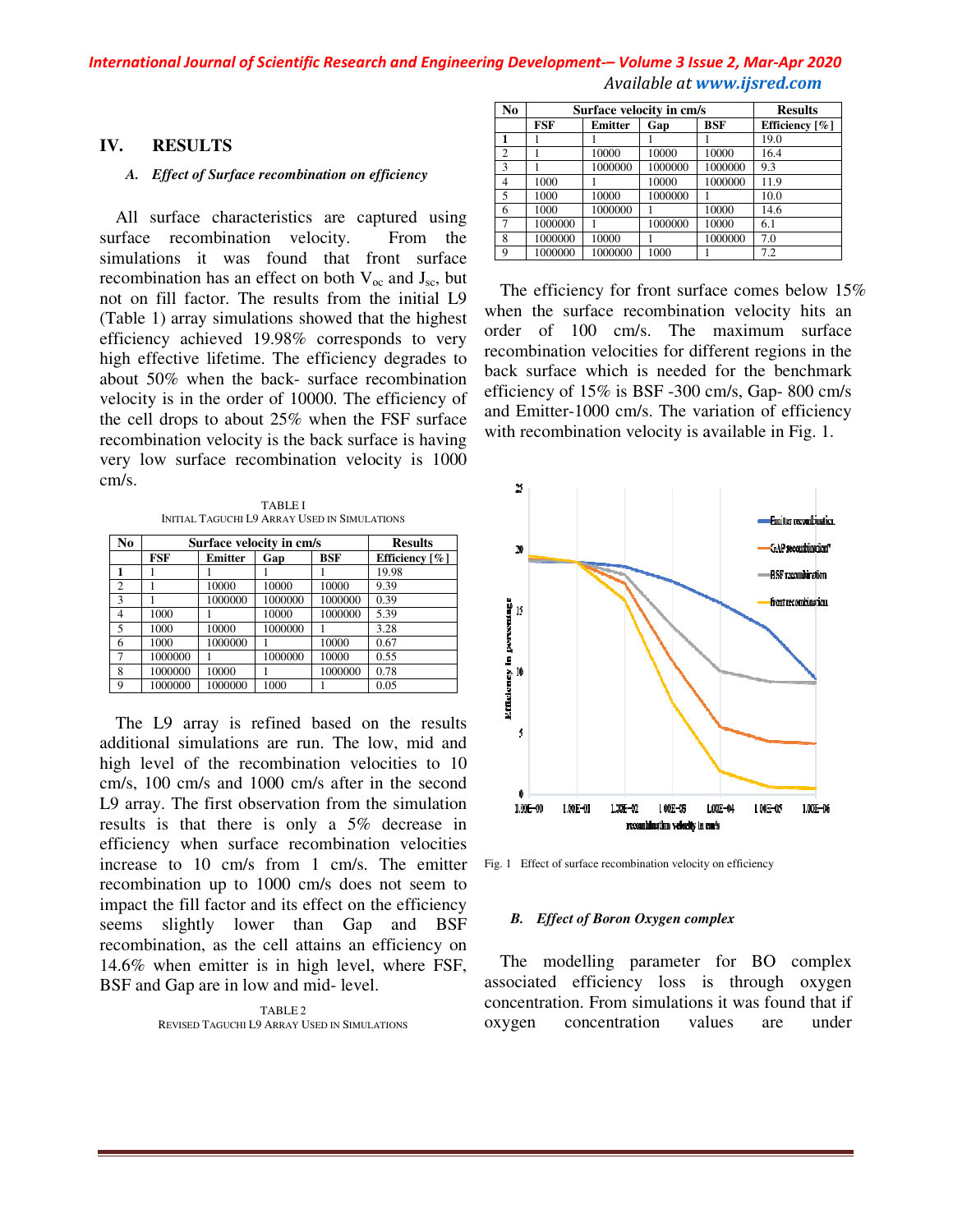### *International Journal of Scientific Research and Engineering Development Engineering Development-– Volume 3 Issue 2 2, Mar-Apr 2020 Available at www.ijsred.com*

 $10^{17}$ benchmark efficiency can be achieved. The results are shown in Fig. 2.



Fig. 2 Effect of oxygen concentration on efficiency

### **V. DISCUSSION**

Manufactures have preferred CZ wafers cells of N type bulk over P type bulk for IBC cells which is reflected in research as well. A quick market review will reveal that most of the commercially successful IBC cells are of N type bulk. The demand for high quality bulk region explains the preference for N type bulk cells. The production of N type bulk cells type bulk cells. The production of N type bulk cells<br>requires specialized equipment like BBr3 diffusion furnaces.

The P type bulk region though rather unpopular in research and manufacturing community deserves a better look as the manufacturing process would be less complex and cost effective. With the increased The P type bulk region though rather unpopular<br>in research and manufacturing community deserves<br>a better look as the manufacturing process would be<br>less complex and cost effective. With the increased<br>deployment of solar po stone should be left unturned. Increase in efficiency at a lower cost helps renewable energy compete with the conventional sources. The basic cell chosen for the study is a CZ Crystalline silicon cell with p type bulk, which exhibits the lower efficiency and is highly cost effective. achieved. The<br>
re<br>
re<br>
re<br>
re<br>
en<br>
on<br>
re<br>
re<br>
on<br>
b ir<br>
ir<br>
re<br>
com<br>
b ir<br>
re<br>
com<br>
b ir<br>
ir<br>
com<br>
b ir<br>
ir<br>
com<br>
and the single and the single surface for N and and and the singly successful<br>
mand for high<br>
ference for N

For a country like India this which is lagging in manufacturing facilities for solar cells a breakthrough of lowcost wafer, with standard industrial practices for a proven efficient cell structure can go longer way. Thus, the paradox of cost and efficiency of solar cells being inversely proportional to each other can be resolved.

achieved. The  $\frac{1}{16}$  cells to change the efficiency of IBC cells is considered. Taking about surface<br>regions should be reduced. Talking about surface<br>regions should be reduced. Talking about surface<br>recombination velo cells recombination in both bulk and surface regions should be reduced. Talking about surface recombination losses, increase in surface recombination velocity translates to decrease of effective lifetime and hence efficiency. The impact of recombination velocity on the efficiency can also be understood mostly from the variation happening in Open Circuit Voltage (Voc) and Short Circuit Current density (Jsc). In IBC cells to enhance the efficiency of IBC<br>cells recombination in both bulk and surface<br>regions should be reduced. Talking about surface<br>recombination losses, increase in surface<br>recombination velocity translates to dec of recombination velocity on the efficiency can also<br>be understood mostly from the variation happening<br>in Open Circuit Voltage (Voc) and Short Circuit<br>Current density (Jsc).<br>Among the surface recombination losses, the<br>fron

Among the surface recombination losses, the front recombination has significant effect than the recombination in back surfaces. Increase in front surface recombination velocity reduces both Voc and Jsc. To attain a benchmark efficiency of 15% the surface recombination velocity of front surface should be less than 100 cm/s. This value is applicable when the other recombination velocities are constant at 1 cm/s. multimum in back surfaces. Increase in front<br>ace recombination velocity reduces both Voc<br>Jsc. To attain a benchmark efficiency of 15%<br>surface recombination velocity of front surface

# **VI. CONCLUSION**

A significant part of the losses in an IBC cell arises from recombination in surfaces and bulk region. P type crystals are generally not preferred for making IBC cell, but it is possible to obtain for making IBC cell, but it is possible to obtain<br>bench mark efficiency range of 15%. However, the simulation results are not verified experimentally. should be less than 100 cm/s. This value is<br>applicable when the other recombination velocities<br>are constant at 1 cm/s.<br>VI. CONCLUSION<br>A significant part of the losses in an IBC cell<br>arises from recombination in surfaces an

The bulk region will have sufficient lifetime The bulk region will have sufficient lifetime oxygen concentration of the crystal is less than  $10^{17}$ . The impurities present in bulk region reduce the effective lifetime, hence benchmark efficiency level was not achieved.

For all the simulations, the short circuit current density is lower than the best commercially available cells though sufficiently high voltages are reached. The modelling done in Quokka is focused on electrical modelling and complex optical modelling is not undertaken.

Quokka does not allow modelling of junction depth and doping concentration for IBC cells. Though surface recombination velocity used in modelling depends on doping level and passivation at the surface, the precise effect of doping level on losses could not be considered. This is relevant especially for emitter contacted region where impurities present in bulk region reduce the<br>ctive lifetime, hence benchmark efficiency level<br>not achieved.<br>For all the simulations, the short circuit current<br>ity is lower than the best commercially<br>lable cells though suff